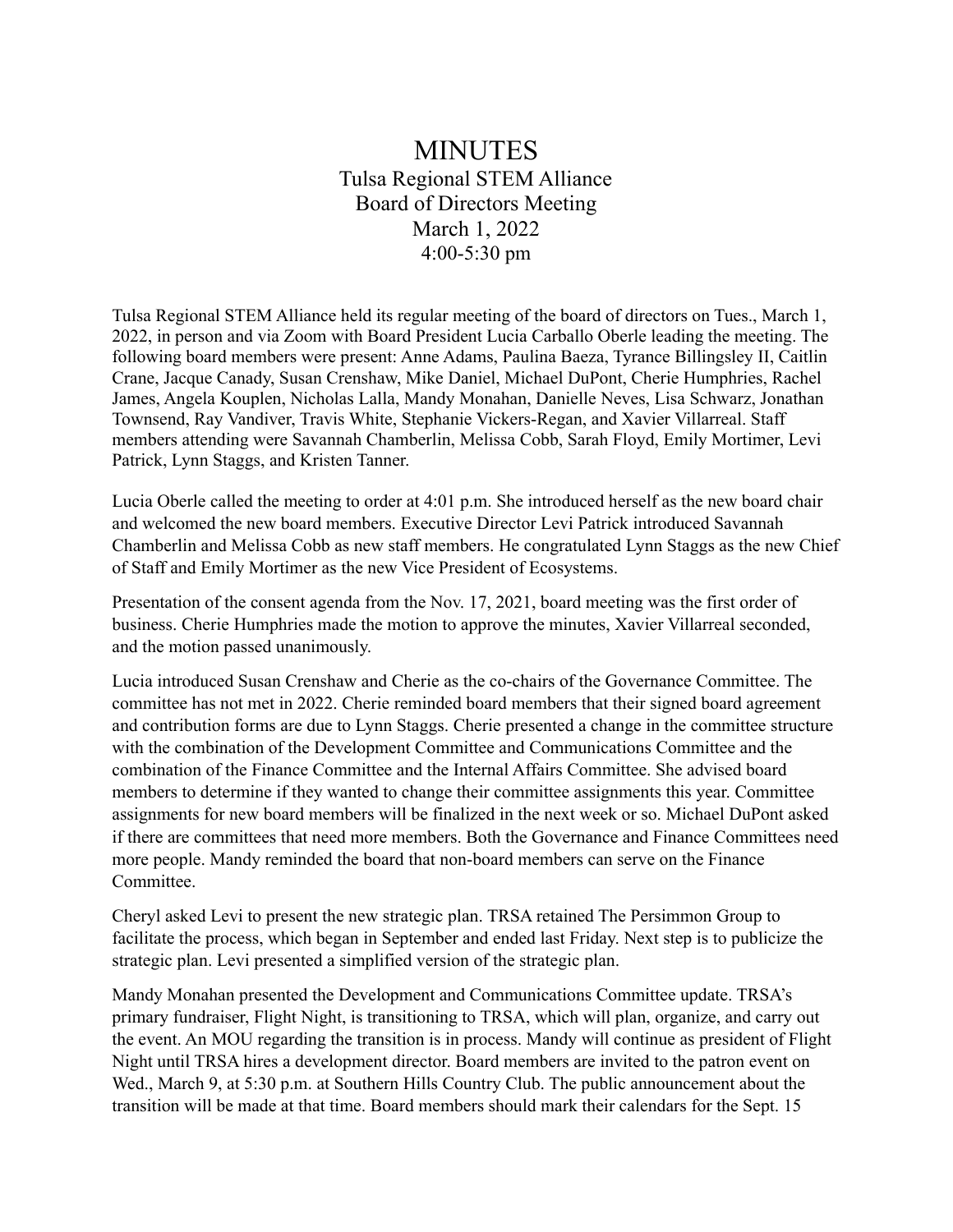event. Mandy noted that sponsorships are available. Mandy reported the capital campaign, with a \$300,000 goal, is in process. As of Jan 31, \$224,000 in pledges have been made.

Non board members are welcome to join the Development and Communications Committee.

The draft of the social media policy is almost complete and will go next the committee for its approval.

Jonathan Townsend began the Program Committee report by introducing himself as co-chair, with Ray Vandiver. He thanked Michael DuPont for his past service as co-chair of the committee. The program staff has developed a Program Checklist and will begin to implement it. Ray indicated the committee would meet this week to set priorities for the year.

Emily Mortimer presented the draft of the five stages for program events and gave a quick review of 2021 program data. Emily noted that slide 36 does not reflect the correct data. The focus for 2020 and 2021 on deeper engagement with regard to student impact, educator capacity, and the STEM ecosystem.

Danielle Neves asked how the team would align the strategic plan categories to STEM City. Levi said STEM City is in the preliminary stage and this discussion will begin at the first meeting of STEM City, which is next week.

Emily reported on program event changes. STEM Signing Day will now be the combination of two events: You're Kind of a Big Deal and Engineer Signing Day. Cardboard Regatta could possibly be franchised to the Girl Scouts of Eastern Oklahoma. Franchised events are powered by the TRSA model. SeaPerch was postponed from February at the Tandy YMCA and will now be held on April 2 at the Jenks Aquatic Center.

Anne Adams, chair of the Internal Affairs Committee, reported that Mariner Wealth Advisors has dropped TRSA as a client. Morse & Co. is being considered for the new bookkeeping company.

Anne reported there is about 8 months of operating reserves on hand. Mandy asked if some of the reserves could be allocated to the capital campaign. Levi said that is a possibility. He elaborated that some budget changes are due to salary increases and bonuses as well as hiring new employees.

Lucia gave the Relocation Task Force report, noting the changes in the new space over the last two weeks. The board is invited to tour the area following this meeting. Scott Rice is providing quotes on office furniture with Smith Systems is providing quotes for classroom furniture.

Levi is working with Edmund Harris, an artist/mathematician from Arkansas, on the art for the donor wall that will be along the hallway wall. A logo refresh also is in the works. Mandy asked if a professional agency is doing that work. Levi clarified it's not a complete brand refresh, but a limited project focused on changes to the current logo.

Lucia thanked the Relocation Task Force members for their work and said May 11 is targeted for opening day.

Lucia asked if there was any other business for the board. Mandy reminded the board that the development director position is open for applicants. Ideal applicants have 3 to 4 years' fundraising experience, preferably in Tulsa.